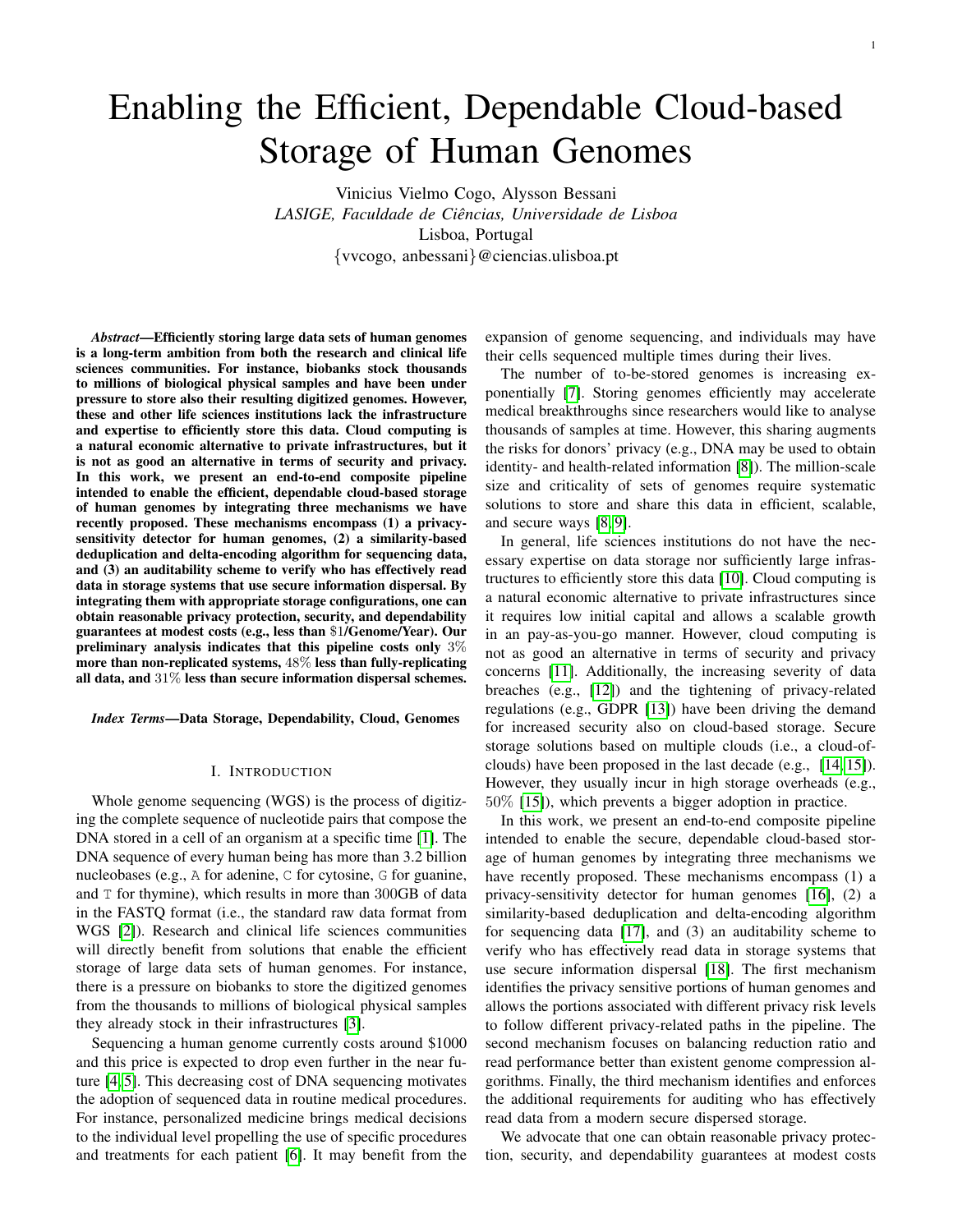

<span id="page-1-0"></span>Fig. 1. Overview of our pipeline intended to enable the efficient and dependable storage human genomes in public clouds.

(e.g., less than \$1/Genome/Year) by integrating the mentioned mechanisms with appropriate storage configurations. Our pipeline presents a small storage overhead of 3% compared to non-replicated systems, but it costs 48% less than fully-replicating all data and  $31\%$  less than secure information dispersal schemes.

## II. THE PIPELINE

<span id="page-1-2"></span>In this section, we present an end-to-end composite pipeline intended to enable the efficient, dependable cloud-based storage of human genomes. This pipeline inserts privacyawareness, cost-efficiency, and auditability into the storage ecosystem focused on human genomes. It is composed of five phases, as presented in Figure [1:](#page-1-0) SEQUENCING, DETECTION, REDUCTION, STORAGE, and MANAGEMENT.

The first phase (SEQUENCING) obtains the digitized genome from biological samples. The second (DETECTION) separates genomes' portions according to their privacy sensitivity. The third (REDUCTION) applies data reduction techniques to improve data density and reduce storage costs. The fourth (STORAGE) retains the genome's portions in appropriate repositories and provides data to clients. Finally, the fifth (MANAGEMENT) provides tools for controlling and monitoring the system. These phases are described in the remaining of this section.

## *A.* SEQUENCING

Sequencing machines digitize genomes by translating the chemical compounds from biological samples to digital information. Next Generation Sequencing (NGS) [\[19\]](#page-5-18) is the name given to the machines that sequence genomes at a highthroughput [\[20\]](#page-5-19). However, NGS machines do not provide the whole human genome in a single contiguous DNA sequence. They generate millions of small *DNA reads*, which are small pieces of DNA containing sequences with hundreds to thousands of nucleotides each. Additionally, every nucleobase from a human genome is sequenced many times and appear in several complementary reads (e.g.,  $30-45\times$ ) to improve the sequencing accuracy.

Data obtained from this process is usually stored in the FASTQ text format [\[2\]](#page-5-1), in which every *entry* contains four lines. The first line of every FASTQ entry is a comment about the read sequence and starts with a "@" character. The second line contains the DNA sequence read by the machine. The third line starts with a "+" character to determine the end of the nucleotide sequence and can optionally be followed by the same content of the first line. The fourth line contains quality scores, which measure the confidence of the machine on each read nucleotide. Each sequenced FASTQ entry (i.e., 4 lines) is sent separately to the next step in our storage pipeline.

## <span id="page-1-1"></span>*B.* DETECTION

Previous works on privacy-preserving genome processing advocated the partitioning of genomic data [\[21,](#page-5-20) [22\]](#page-5-21), but assumed it would be done manually [\[23\]](#page-5-22) or by a tool out of their scope [\[24\]](#page-5-23). We closed this gap by proposing a *DNA Privacy Detector* [\[16\]](#page-5-15), which was the first comprehensive privacyaware detection method that enabled users to implement such partitioning automatically.

Given a DNA segment of a predefined size, our method detects whether this segment may contain a known privacysensitive information or not. It does so based on a knowledge database of published signatures or patterns of privacysensitive nucleic and amino acid sequences. The detector decides based on the information present in the knowledge database, and forwards each received FASTQ entry alternatively to a privacy-sensitive output or to a non-sensitive one. Recent works have upgraded this detection method to: evolve the knowledge database to detect previously unknown privacy-sensitive sequences [\[25\]](#page-5-24); support FASTQ entries with larger DNA sequences [\[26\]](#page-5-25); and support additional privacysensitivity levels according to different risk classifications [\[27\]](#page-5-26).

In this work, data from the DETECTION phase results in two subsets: a small privacy-sensitive portion (i.e., 12% of the FASTQ entries from each human genome) and a large nonsensitive one (i.e.,  $88\%$ ). This  $12/88$  ratio between these two portions comes from the employed knowledge database, which contains the currently known privacy-sensitive sequences [\[16\]](#page-5-15). Reducing the data that requires stronger security and dependability premises (to less than 12%) naturally contributes to the cost-efficiency of any storage solution.

By identifying the privacy-sensitive sequences using our solution and protecting them, one neutralizes the existent threats of re-identifying individuals [\[28\]](#page-5-27) and of inferring private information about them [\[8\]](#page-5-7). Finally, FASTQ entries from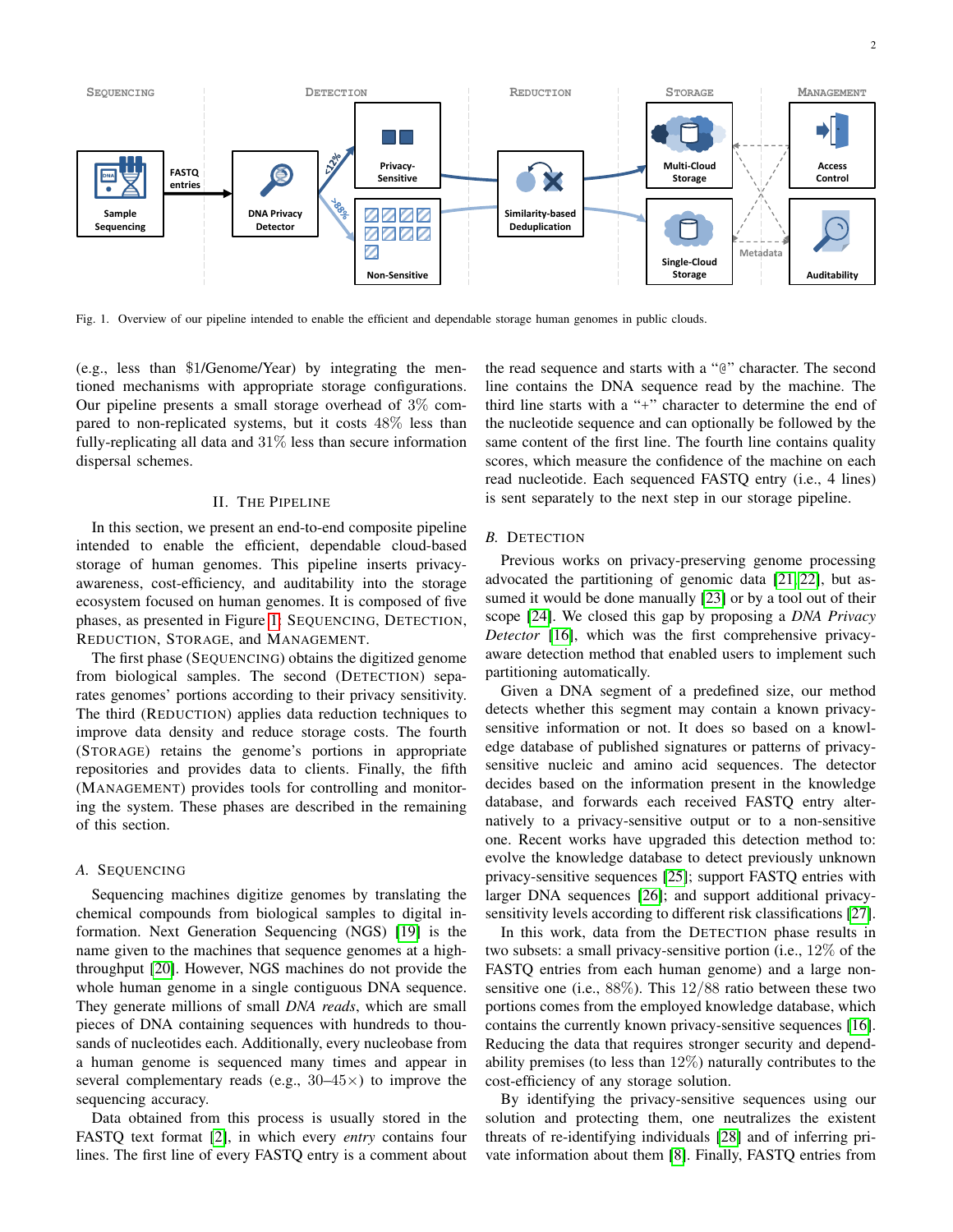both portions (i.e., the privacy-sensitive and the non-sensitive) are sent to the REDUCTION phase, which deduplicates this data to make it even more cost-efficient.

# <span id="page-2-0"></span>*C.* REDUCTION

Reducing the size of data from genomes is imperative to enable the efficient storage of large data sets of human genomes. Without a considerable data reduction, most hospitals and biobanks cannot store this data, which may delay advances in medical research and diagnosis [\[29\]](#page-5-28).

We evaluate and compare several generic (e.g., GZIP [\[30\]](#page-5-29)) and specialized (e.g., LFQC [\[31\]](#page-5-30)) compression tools [\[32\]](#page-5-31) to better depict the state of the art in the reduction of human genomes. We have selected portions of five representative human genomes (SRR400039, SRR618664, SRR618666, SRR618669, SRR622458) from the 1000 Genomes project [\[33\]](#page-5-32). They sum up approximately 265GB of data in FASTQ files. GZIP is the fastest generic compressor in our experiments and compresses the selected genomes, on average,  $3.21 \times$ , which results in a reduction ratio  $r = 0.3115$ . LFQC is the specialized tool with the best reduction ratio and compresses the mentioned genomes, on average,  $8.20 \times$ , which results in a reduction ratio  $r = 0.122$ . Other evaluated tools provide intermediate results between these two solutions both in terms of throughput and reduction ratio.

Storage of sequencing data is an important, challenging domain mostly unexplored in the systems community [\[29\]](#page-5-28). Deduplication is a technique that reduces the storage requirements by eliminating unrelated redundant data [\[34\]](#page-5-33). Additionally, deduplication has two advantages when compared to compression algorithms: it may leverage the inter-file similarities, while most compression algorithms consider only intra-file data or use a single generic contiguous reference; and it usually achieves a better read performance than compression. However, due to the fact that FASTQ entries contain unique identifiers, traditional identity-based deduplication (e.g., chunkbased [\[35\]](#page-5-34)) fails to provide a satisfactory reduction in the storage of genomes.

Similarity-based deduplication is an interesting alternative since there are several entries with very similar structure or content. Solutions for similarity-based deduplication commonly cluster similar entries into buckets and use identitybased deduplication within them [\[35\]](#page-5-34), or they focus mostly on the delta-encoding problem [\[36\]](#page-5-35) and employ inefficient global indexes [\[37\]](#page-5-36). We have been working on a solution that balances space savings and read performance by integrating efficient similarity-based deduplication based on Locality-Sensitive Hashing (LSH) [\[38\]](#page-5-37) and specialized delta-encoding based on the Hamming distance for genome sequencing data [\[17\]](#page-5-16). This solution finds, separately for the DNA and QS lines of each FASTQ entry, the most similar base chunk in a deduplication index and replaces the original lines by a pointer to the best candidate and the transformations to recover the original sequence from it.

Preliminary analysis of our ongoing work indicates it achieves 60% of the reduction ratio of the best specialized tool (i.e., LFQC) and compresses 50% more than the fastest generic

competitor (i.e., GZIP) using a human reference genome as the deduplication index for the DNA lines and  $2^{20}$  synthetic candidates for the QS lines. Additionally, it restores data  $83.3\times$ faster than LFQC and  $4.4\times$  faster than GZIP. In summary, our solution is currently able to compress the selected genomes, on average,  $4.92 \times$  (i.e.,  $r = 0.2032$ ).

# *D.* STORAGE

Data from the DETECTION phase is divided into two subsets: a privacy-sensitive portion of human genomes and a nonsensitive one. These two portions are deduplicated and deltaencoded in the REDUCTION phase and are handled differently in the present phase. The privacy-sensitive portion requires stronger security premises, while the other portion can use affordable security techniques. From the moment they are delivered by the previous phases, the STORAGE phase applies commonly used dependability and security techniques to store data properly in public clouds.

Cloud computing is an economic alternative to expensive private infrastructures. We consider a system architecture composed of a single public cloud to store the non-sensitive portion of human genomes and a cloud-of-clouds to store the privacy-sensitive portion.

*1) Single-Cloud Storage:* This is the simplest scenario, where we apply *standard encryption* on data from the RE-DUCTION phase and store it in a *single public cloud*. This encryption guarantees that only authorized users have access to data, and these users need to know the decryption key. The rationale for this decision is the fact that this data is the less (or non-) sensitive portion of human genomes, and thus the security and dependability provided by a single public cloud is acceptable.

There is an inherent execution cost in this scenario. The cost for reading data will be equals to the cost of transferring the compressed encrypted file from the cloud, decrypting it, decompressing it, requesting the original sequences and quality scores from the deduplication index, and applying the deltaencoded transformations to recover the original data.

*2) Multi-Cloud Storage:* In this storage configuration, we also initiate by applying *standard encryption* on data. Then, data is *split in blocks* that will be sent to different clouds later [\[15\]](#page-5-14). It guarantees that no cloud has the whole genome in its infrastructure, which increases the privacy-protection in case the data stored in a subset of clouds is compromised. We opt to apply *secret sharing* [\[39\]](#page-5-38) on the encryption key to distribute it together with the data blocks, which makes the system independent of key managers. Storage optimal *erasure codes* [\[40\]](#page-5-39) are also employed to allow recovering the data in case of failures without the need of replicating all data blocks, which reduces the storage cost compared to full replication. Finally, data is sent to a quorum of clouds from the *cloudof-clouds*, where each cloud stores different data blocks in a secure setting and provides increased availability.

There is an inherent execution cost in applying all these techniques over data. The cost for reading data will be equals to the cost of transferring the data from a subset of clouds plus: recovering the original blocks from the erasure codes and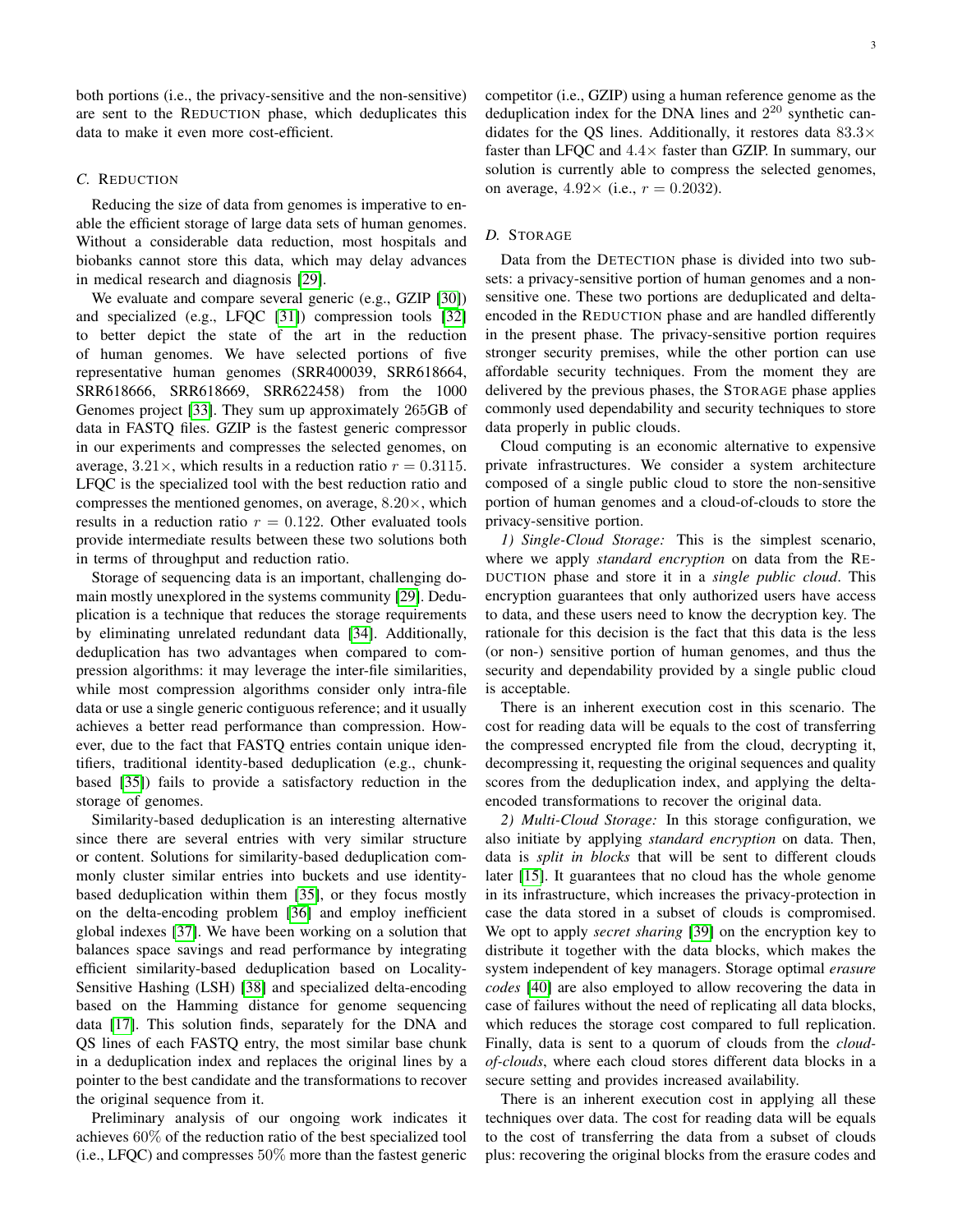secret sharing methods, decrypting the data, and decoding the original data based on the entries used in the deduplication system and the delta-encoded transformations. The needed subset of clouds must result in clients receiving at least the minimum number  $\tau$  of correct blocks to decode a data item.

We employ CHARON [\[41\]](#page-5-40) as our backend since it is a complete storage solution that provides the two mentioned configurations (single public clouds and a cloud-of-clouds) and allows also the storage of data in private repositories. The original cloud-of-clouds configuration of CHARON assumes  $n \geq 3f + 1$ , with  $\tau \geq f + 1$ , which means that this storage configuration incurs in an optimal storage overhead of 50%  $(f = 1)$ . As it will be explained in the next section, to support auditability, we consider a cloud-of-clouds configuration in our pipeline where  $n \geq 5f + 1$  and  $\tau \geq 3f + 1$  (i.e., resulting in a storage overhead of only 25% with  $f = 1$ .

## <span id="page-3-1"></span>*E.* MANAGEMENT

Several components (e.g., key distribution, performance monitoring, and billing) may fit in this generic phase. However, we are interested only in the access control and auditability ones because these are the main blocks responsible for guaranteeing that only authorized users can and have effectively accessed the data.

*1) Access Control:* Access control permits certain users to obtain and modify specific data items according to their roles. This mechanism may also have distinct access rules for the different portions of human genomes (i.e., the privacy-sensitive and the non-sensitive portions). Additionally, cryptographic solutions from the STORAGE phase complement access control mechanisms since an attacker that circumvents the access control does not obtain the data in clear. Finally, the cloud-ofclouds in CHARON provides a joint access control combining multiple cloud providers, where its access control is satisfied even if up to  $f$  providers have been compromised [\[41\]](#page-5-40).

*2) Auditability:* Auditability is the systematic ability of verifying some property in an environment and is a deterrent measure that complement preventive ones, e.g., security, dependability, and privacy-protection. In this work, we are interested in auditing exactly which users have effectively read each human genome stored in the system, which already separates them from the whole group of users that are authorized to read it but have never done so. Auditors need to access only metadata, such as filenames, access logs, and access control rules (i.e., they do not need access the whole data sets).

Usually, auditability systems must keep an indelible tamperproof track of data accesses to detect, analyse, and sanction misuses. However, the guarantees from this registry directly depend on the configuration of the system. For instance, non-replicated storage systems must trust in the single cloud provider they use to register and provide evidences for every action users perform in the system.

However, storage systems that employ multiple cloud providers have the opportunity to avoid this trust requirement by using the logs from a subset of providers to create a Byzantine fault tolerant track of records. We have recently identified the formal requirements of such auditability for

systems based on secure information dispersal schemes [\[18\]](#page-5-17). Basically, auditability requires  $n > 5f+1$  (i.e.,  $\tau > 3f+1$ ) to provide a weak form of auditability in systems supporting fast reads [\[42\]](#page-5-41) or a strong form of auditability in systems with slow reads (i.e., reads with more than one communication round).

Privacy-awareness (from [§II-B\)](#page-1-1) allows us to provide adequate auditability guarantees for the different portions of human genomes. The fact that only the non-sensitive portions of human genomes are stored on single-cloud storage reduces the impact of loosing auditability information on these configurations. The storage of the privacy-sensitive portion of human genomes guarantees that every effective read is reported by the audit process [\[18\]](#page-5-17).

## III. FEASIBILITY DISCUSSION

Storage costs directly impact the feasibility of collecting large sets of whole human genomes. Furthermore, storage solutions must benchmark their cost-efficiency to not burden institutions and to make dependability affordable [\[43\]](#page-5-42).

Haussler *et. al* [\[44\]](#page-5-43) estimated the costs of creating a data warehouse to store (and process) one million human genomes (compressed to 180GB each). Their calculated capital expenditure (CapEx) was \$65M for the first year and \$35M per subsequent year to maintain and update the infrastructure.

One million human genomes is an interesting example of the scale biobanks will face since they already manage similar numbers of physical samples [\[7\]](#page-5-6). Assuming that each human genome sizes  $s = 300GB$  (i.e.,  $30-45 \times$  of coverage), one million genomes result in 300PB of data. Storing all this data is expensive, where even the cost of using only cold storage from a single cheap cloud provider (e.g., Microsoft Azure see Table [I\)](#page-3-0) is \$3.6M per year. Investing in more dependable solutions (e.g., secure information dispersal using multiple clouds) increases this annual cost to approximately \$13M.

In this section, we evaluate the feasibility of the presented composite pipeline. We use the estimated annual cost (in \$) to store a single human genome as the metric of interest since it can easily be adapted to deployments of any size. We start by delineating three basic configurations typically used in cloudbased storage and present their pros and cons.

<span id="page-3-0"></span>TABLE I CLOUD STORAGE PRICING (IN \$/GB/MONTH) IN JUNE, 2019.

| <b>Cloud Storage</b>         | <b>Standard</b> | <b>Infrequent</b> | Cold   |
|------------------------------|-----------------|-------------------|--------|
| Microsoft Azure <sup>1</sup> | 0.0184          | 0.01              | 0.001  |
| Alibaba Cloud <sup>2</sup>   | 0.0185          | 0.01              | 0.0036 |
| Google $Cloud3$              | 0.02            | 0.01              | 0.004  |
| Amazon AWS <sup>4</sup>      | 0.023           | 0.01              | 0.004  |
| IBM Cloud <sup>5</sup>       | 0.022           | 0.012             | 0.006  |
| Oracle $Cloud6$              | 0.0425          | 0.0255            | 0.0026 |

<sup>1</sup><https://azure.microsoft.com/pricing/details/storage/blobs/>

<sup>2</sup><https://www.alibabacloud.com/product/oss/pricing>

<sup>3</sup><https://cloud.google.com/storage/pricing>

<sup>4</sup><https://aws.amazon.com/s3/pricing/>

<sup>5</sup><https://www.ibm.com/cloud-computing/bluemix/pricing-object-storage> <sup>6</sup><https://cloud.oracle.com/storage/pricing>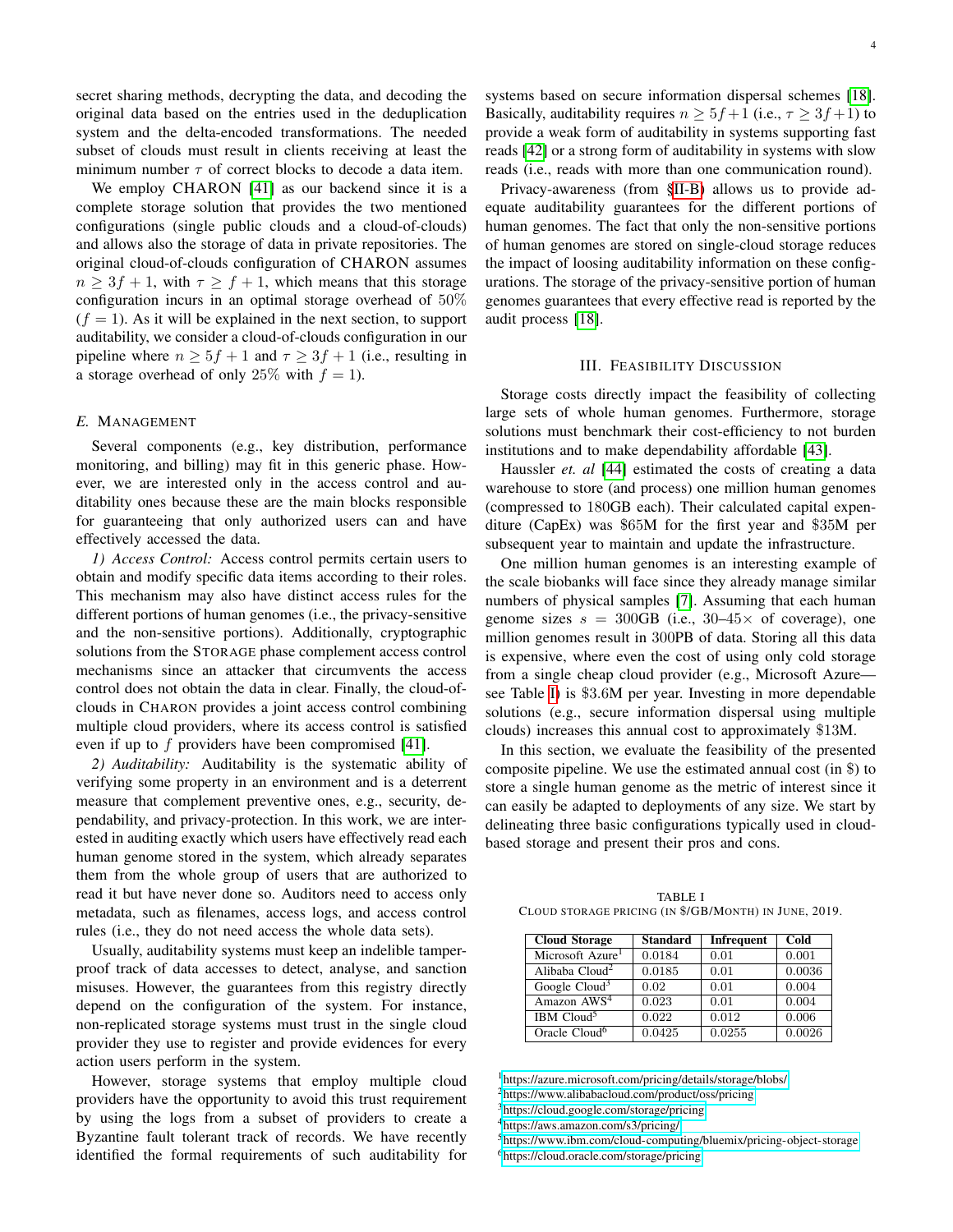

<span id="page-4-0"></span>Fig. 2. Estimated annual cost (in \$) to store a human genome ( $s = 300$ GB) considering different configurations and reduction ratios (r).

The first configuration (NON-REP) stores all data only in the cheapest single cloud provider from Table [I](#page-3-0) (i.e., Microsoft Azure). It is the baseline of this evaluation and represents a non-replicated scenario, where the cloud provider has to be trusted and is a single point of failure at the administrative domain level. The second configuration (FULL-REP) replicates all data into trusted cloud providers. It tolerates cloud outages (i.e., crash faults only) of a subset of providers (i.e.,  $n > f + 1$ ). We consider tolerating one fault (i.e.,  $f = 1$ ) in this evaluation, which means that this configuration results in a storage overhead of 100% since  $n = 2$ . The third configuration (INFO-DISP) distributes data into multiple untrusted providers using secure information dispersal schemes [\[14,](#page-5-13) [15\]](#page-5-14), which guarantee that no single cloud stores or has access to the entire data set. It tolerates a subset of malicious clouds (i.e.,  $n \geq 3f + 1$ ) and results in a storage overhead of 50% (for  $f = 1$ ) [\[15\]](#page-5-14) compared to our baseline (i.e., NON-REP).

Our pipeline employs the steps described in [§II](#page-1-2) and stores each genome portion in an appropriate configuration. It results in a fourth configuration (PRI-AWR) that conservatively stores approximately 12% of each human genome (i.e., the privacy-sensitive portion) using a special case of secure information dispersal and the remaining 88% (i.e., the nonsensitive portion) in a non-replicated configuration. Our secure information dispersal uses more clouds than the configuration in INFO-DISP to support the auditability of who has effectively read data, as described in [§II-E.](#page-3-1) This increase in the number of replicas results in a storage overhead of 25% (for  $f = 1$ ) instead of the 50% from INFO-DISP. In the end, our pipeline has a storage overhead of only 3% since  $0.12 \times 1.25 \times r \times s + 0.88 \times r \times s = 1.03 \times r \times s$ .

Despite the configuration of choice, we assume all solutions encrypt data to protect confidentiality and use the  $n$  cheapest clouds on each different configuration. Additionally, this comparison considers that a human genome originally sizes  $s = 300$ GB (i.e.,  $r = 1$ ) and can be reduced by different algorithms with the following compression ratio  $r$ : GZIP reduces a genome to  $93.45GB$  ( $r = 0.3115$ ), our similaritybased deduplication reduces it to  $60.96GB$  ( $r = 0.2032$ ), and LFQC reduces it to 36.66GB ( $r = 0.1222$ ).

Figure [2](#page-4-0) presents the estimated annual cost (in \$) to store a human genome in every configuration described in this section either uncompressed or compressed by one of the three mentioned reduction algorithms. Additionally, this figure considers scenarios using three storage service levels that are available in all evaluated cloud providers and differ in the expected frequency of data accesses: standard, infrequent, and cold storage (the less frequent, the cheaper—see Table [I\)](#page-3-0).

While storing an uncompressed human genome can cost \$66.24 per year in NON-REP using the cheapest standard cloud storage, it can drop to \$0.43 storing this genome compressed by the LFQC in the cheapest cold storage provider. Considering dependable alternatives, fully replicating data always costs more than using secure information dispersal, which by its turn always costs more than using our privacyaware pipeline. Storing an uncompressed genome using only our privacy-awareness ([§II-B\)](#page-1-1) and auditability phases ([§II-E\)](#page-3-1) can cost \$69.29 per year in NON-REP standard storage, while \$0.58 are enough to store it compressed with LFQC using cold storage. However, LFQC has a small restore throughput compared to our deduplication and the other competitors (see [§II-C\)](#page-2-0). Using all phases from our pipeline (i.e., deduplicating instead of using LFQC) results in a storage cost of \$14.08 using standard storage services and \$0.97 using cold storage. It means that storing one million human genomes with our pipeline costs less than \$1M per year. These results vouch for the utility of the mechanisms integrated in our composite pipeline to enable the efficient, dependable storage of human genomes in public cloud infrastructures.

# IV. FINAL REMARKS

We described an end-to-end composite pipeline that introduces privacy-awareness, cost-efficiency, and auditability into the data storage ecosystem focused on human genomes. By integrating the presented mechanisms with appropriate storage configurations, we showed that it is possible to obtain reasonable privacy protection, security, and dependability guarantees at modest costs (e.g., less than \$1/Genome/Year). This pipeline is intended to enable the efficient, dependable cloud-based storage of human genomes since it provides enhanced dependability guarantees with adequate storage overhead (e.g.,  $3\%$ ) compared to non-replicated systems). Moreover, the efficiency of the proposed pipeline is also attested by the fact it costs 48% less than fully-replicating data and 31% less than using secure information dispersal schemes exclusively.

## ACKNOWLEDGEMENTS

Authors would like to thank co-authors Francisco Couto, Paulo Veríssimo, Ricardo Mendes, Tiago Oliveira, Nuno